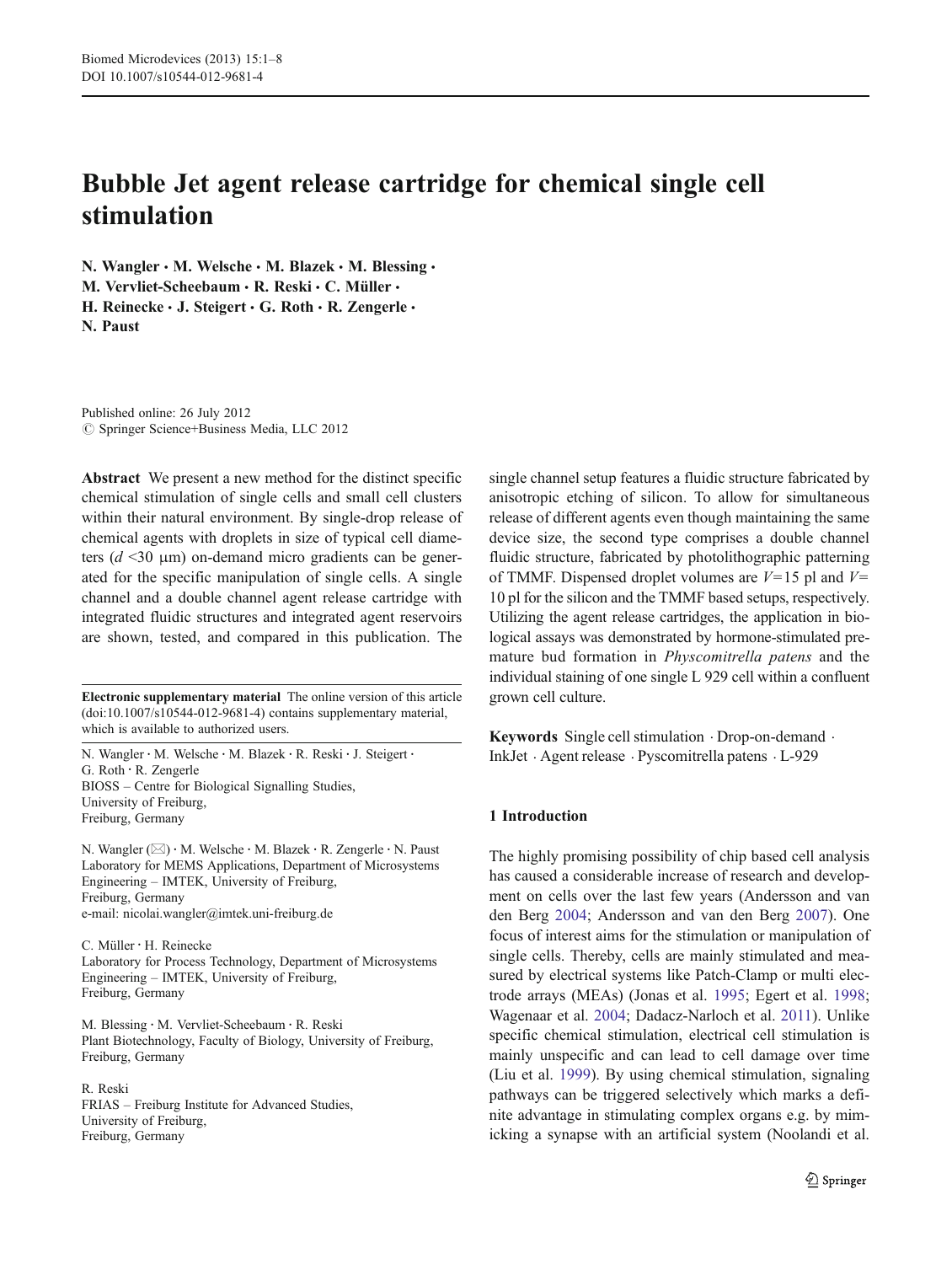<span id="page-1-0"></span>[2003](#page-7-0)). For this purpose, the generation of biomolecular gradients plays a major role (Keenan and Folch [2008](#page-7-0)) to mimic nature-like conditions.

Various approaches for the generation of biochemical gradients and thus for stimulation of the cells have been presented in the past (Boyden [1962](#page-7-0); El-Ali et al. [2005](#page-7-0); Peterman et al. [2004;](#page-7-0) Takayama et al. [2001](#page-7-0); Eppendorf et al. [2011](#page-7-0); Cellectricon et al. [2011](#page-7-0)). The microfluidic devices can be separated into two categories, (a) laminar flow systems, and (b) pulsed release of stimulating agents.

## 1.1 Laminar flow systems

The theta-glass capillary, a two channel glass capillary with a cross-section that looks like the Greek letter theta θ, has become a standard tool in neuroscience (Jonas et al. [1995](#page-7-0)). A very sharp interface is built between two laminar flowing solutions ejected by the two cavities where an isolated cell can be positioned. Fast piezo driven deflections of the thetaglass capillary or the cell itself lead to short stimulation times (Jonas et al. [1995\)](#page-7-0). A chip-based variation of this method is commercialized by Cellectricon® (Cellectricon et al. [2011\)](#page-7-0). Here, the patched cell is moved through up to 16 different media by a micromanipulator.

However, for laminar flow systems, isolated cells (Takayama et al. [2001](#page-7-0)) or cell clusters (Kraus et al. [2006\)](#page-7-0) and liquid interface have to be aligned to each other.

The most challenging drawback of laminar flow systems is that they require large quantities of biochemical agents due to the continuous flow regime which may increase the costs drastically.

#### 1.2 Pulsed agent release

To reduce the quantities of biochemical agents, it is selfevident to reduce the volumes and release the stimuli on demand, only. So-called micro injectors like the FemtoJet® setup presented by *Eppendorf*<sup>®</sup> (Eppendorf et al. [2011\)](#page-7-0) allow for the precise agent release  $(V=0.1-100 \text{ pl})$  through a thin capillary with diameters between 0.5 and 1 μm positioned into or next to a target cell. Using multi-barrel capillaries multiple drugs can be released. Due to the high fluidic resistance of the extremely small channels, the injection process is quite slow and additional handling steps as degassing or filtering of the liquids are necessary as well (Jonas et al. [1995\)](#page-7-0). Additionally, the prevention of clogging requires elaborate liquid preparation. Thus, the use of these systems is more or less restricted to specialized applications like direct injections into cells or cells' nuclei exchange, e.g. in the field of stem cell research.

In other approaches, the bottom of the cell culture dish is replaced by porous membranes or other release apertures (Peterman et al. [2004](#page-7-0); Leoni et al. [2002;](#page-7-0) Zibek et al. [2006\)](#page-7-0)

to stimulate at the bottom adherent cells. Typically, the released drug has to diffuse to the target cells, randomly distributed around the release sites.

## 1.3 Pulsed agent release by InkJet technology

Since the invention of the InkJet printing technology in the early 1950s (Elmqvist et al. [1951](#page-7-0)), much progress has been made in delivering discrete and controlled volumes of liquids to defined locations – also known as drop-on-demand printing. In the 1980s, the thermally actuated InkJet printing technology (Bubble-Jet) was invented by Canon® and Hewlett-Packard<sup>®</sup> (Le [1998\)](#page-7-0). This technology utilizes a fast expanding gas bubble, generated by a heat actuation unit, to eject free flying droplets (see Fig. 1(a)).

Its semiconductor compatible fabrication and the low installation size paved the way for becoming a key player in InkJet dispensing. Nowadays, InkJet technology and in particular thermal InkJet printing is more and more applied in biological experiments (Zibek et al. [2006;](#page-7-0) Boland et al. [2006](#page-7-0); Roth et al. [2004](#page-7-0)). By releasing small droplets in a range of a few picolitres, temporal micro-gradients can be achieved similar to the applications of pulsed agent release as mentioned before. Cells can be exposed to these gradients by patch clamp pipette, for example.



Fig. 1 Schematic diagram of the experimental setup. (a) Schematic of the Bubble-Jet actuation principle. (b) Experimental setup for single cell stimulation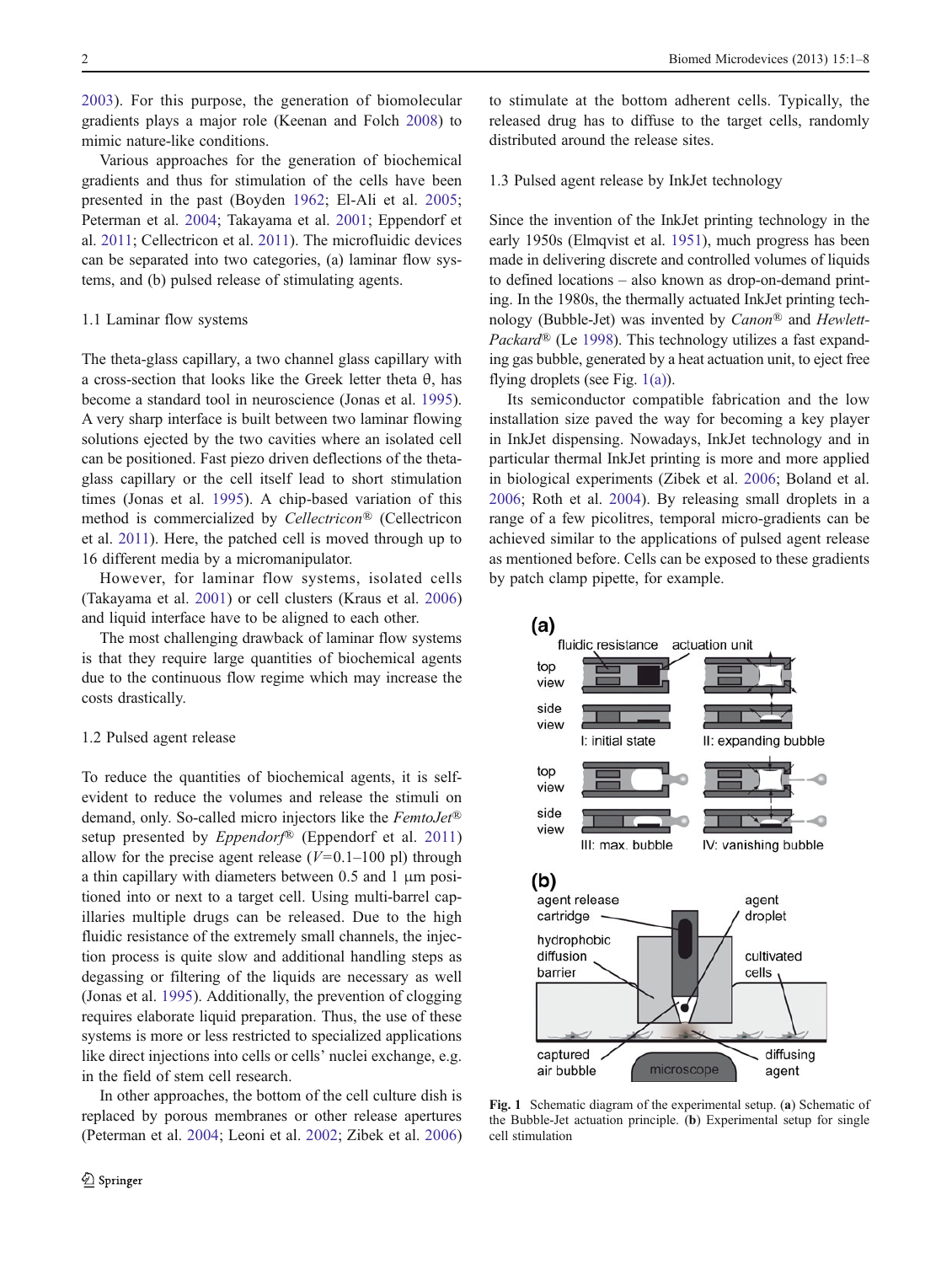Nevertheless, it has to be considered that for all pulsed agent release applications, diffusion based leakage challenges the distinct release of liquid agent when the release unit is inserted into a liquid target medium.

In this publication we present the development and application of small sized needle-like Bubble-Jet actuated agent release cartridges, comprising integrated fluidic reservoirs. The cartridges can be positioned to individually selected cells as depicted in Fig. [1\(b\).](#page-1-0) Thus, there is no need of moving the cells into a stimulation environment.

The application of a hydrophobic diffusion barrier ensures a stable phase separation between agent and liquid target medium by capturing an air bubble in front of the nozzle orifice. Dispensed agent droplets transcend this air bubble by flying through it as we've presented by our previous work (Steigert et al. [2009\)](#page-7-0). The diffusion barrier allows for utilization of the cartridge within liquid environments without any diffusion based leakage.

The presented cartridges are applied in two biological applications: (a) distinct modification of moss protonema cells and (b) specific staining of a single cell within a confluent grown cell culture.

### 2 Agent release cartridges

Two different types of the agent release cartridges are presented within this publication.

Thereby, the first kind, the single channel agent release cartridge comprises a sandwich of a Pyrex glass substrate which features the Bubble-Jet actuation unit and a silicon based substrate featuring anisotropically etched fluidic structures. The two substrates are combined by anodic bonding of silicon and Pyrex. With geometric dimensions of  $10 \times$  $1.5 \times 1$  mm<sup>3</sup> (length  $\times$  width  $\times$  height), the agent release cartridge features an integrated reservoir with a reservoir volume of  $V=1$  μl. A  $20\times25$  μm<sup>2</sup> nozzle with a nozzle length of 50 μm is located at the front edge of the cartridge. Illustrated by the lower tool in Fig. 2, the single channel agent release cartridge with its front edge facing to the right side is depicted.

For some biological applications, the availability of several individually addressable channels is desirable. For example, staining might be performed in parallel to stimulation protocols using two individual channels. For this purpose, further miniaturization of the agent release cartridge is desirable.

Therefore we present the second kind, an  $8 \times 1.4 \times$ 0.7 mm<sup>3</sup> (length  $\times$  width  $\times$  height) large double channel agent release cartridge (see upper tool in Fig. 2) that allows for the individually addressable actuation of two separated channels. Thereby, the two nozzles feature a distance of  $d_{nozzle-nozzle}=100$  μm. The double channel agent release



Fig. 2 Photograph picture of the two presented agent release cartridges. The lower tool is the single channel agent release cartridge, the upper one the double channel agent release cartridge. The diameter of the coin is  $d=16.25$  mm

cartridge comprises a silicon base-substrate, featuring the Bubble-Jet actuation units as well as anisotropically etched fluidic reservoirs. Fluidic structures and their sealing are realized by lamination and structuring of the epoxy-based photostructable dry-film resist TMMF (Stöhr et al. [2008;](#page-7-0) Wangler et al. [2011\)](#page-7-0).

## 2.1 Fabrication process

The fabrication of the Bubble-Jet actuation units starts with (Ia/i) the deposition of 200 nm of silicon nitride for chemical passivation (diffusion barrier) of the Pyrex glass substrate (in case of the single channel release cartridge) and for chemical and electrical passivation of the silicon basesubstrate (in case of double channel agent release cartridge) as illustrated in Fig. [3.](#page-3-0) Titanium (100 nm) and aluminum (600 nm) are evaporated as heater material and conduction layer (IIa/ii) and structured via lift-off afterwards. After opening the heater area of  $(35 \times 35 \mu m^2)$  by means of  $(IIIa/$ iii) chemical wet etching of aluminum, the whole metallization is (IVa/iv) passivated by a second layer of silicon nitride (800 nm). Bondpads are opened via reactive ion etching (RIE) of the covering silicon nitride and finally, in case of the single channel agent release cartridge, the surrounding silicon nitride layers are (Va) etched via RIE as well to enable anodic bonding with the silicon based top-substrate.

For the fabrication of the single channel agent release cartridge, the top-substrate is structured by deep reactive ion etching (DRIE) of silicon from both sides of the wafer (compare Fig. [3\(a\)](#page-3-0)). Starting with (Ib) marking and alignment structures on the wafer top side, fluidic channels and nozzles are (IIb) structured from the backside of the wafer. Thereby a depth of the fluidic channel and the 20 μm wide nozzle of  $h_{channel}$ =25 μm is kept. The Bubble-Jet actuation chamber features a size of  $100 \times 60 \times 25 \mu m^3$ . After patterning the fluidic structures, a layer (IIIb) of silicon oxide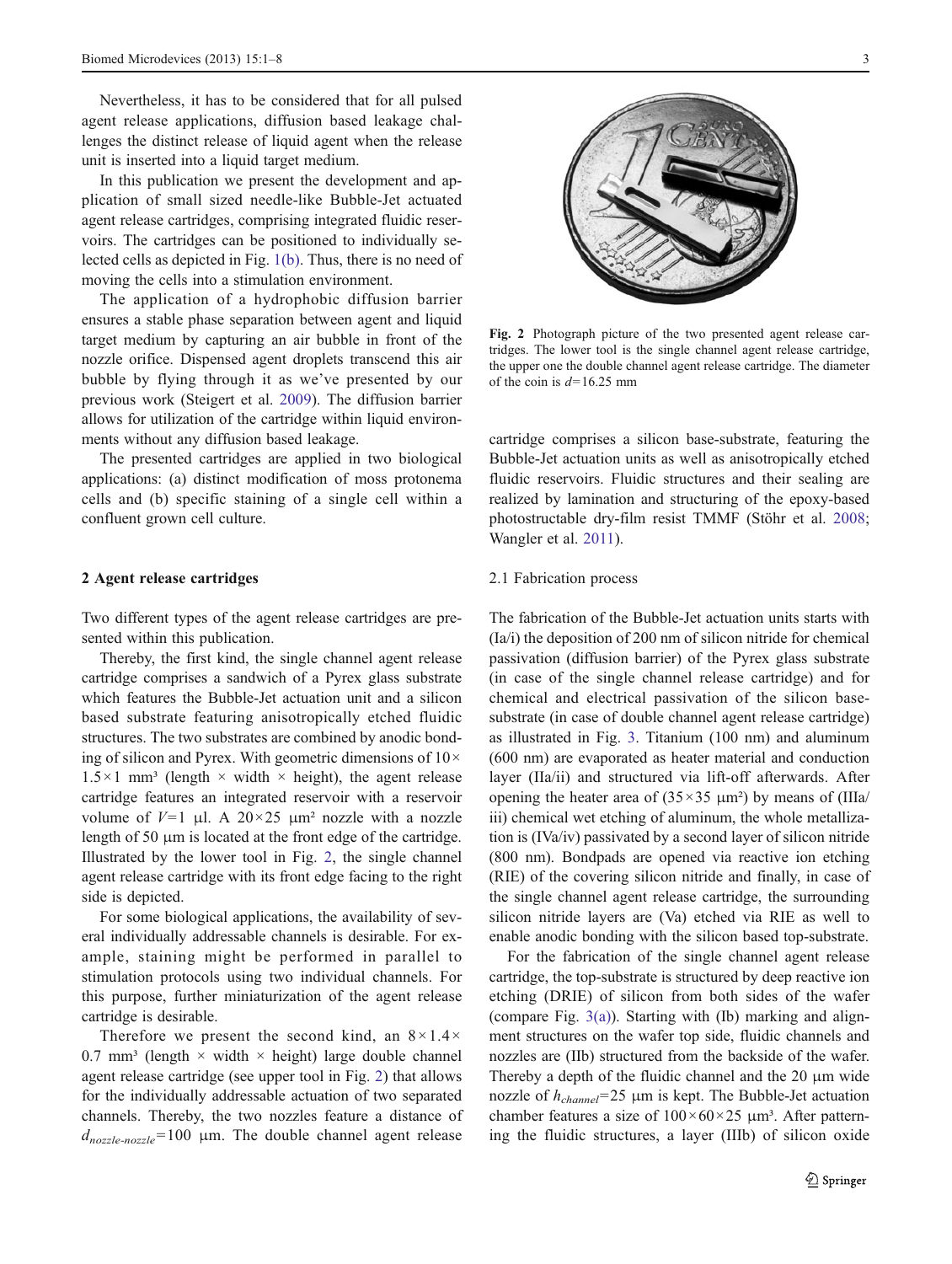<span id="page-3-0"></span>Fig. 3 Fabrication scheme of the agent release cartridge. (a) Depicts the fabrication of the single channel agent release cartridge, based on anodic bonding of Pyrex glass basesubstrate featuring the actuation unit and a silicon top-substrate featuring fluidic channels and the reservoir. (b) Depicts the fabrication of the double channel agent release cartridge, based on a silicon basesubstrate featuring actuation unit and the reservoirs and fluidic channels made of TMMF dry film resist polymer



smoothens the fluidic structures and acts as an etch stop layer for (IVb) the structuring of the fluidic reservoir.

Subsequently to the reservoir patterning, the silicon oxide layer is removed again and base and top-substrate are bonded via anodic bonding on wafer level. Finally, a dicing procedure separates the agent release cartridges and thereby opens the nozzle which is located perpendicular to the heater structure. The nozzle length is thereby supposed to be  $l_{nozzle}$ =50 μm.

In case of the double channel agent release cartridge fabrication (Fig. 3(b)), (v) fluidic reservoirs and (vi) vias to the metallized front side are etched into the bulk silicon via DRIE. After removing the silicon nitride layer at the fluidic vias, a layer of TMMF dry-film resist is laminated onto the Bubble-Jet heater structures of the patterned base-material (vii). The 30 μm thick epoxy-based dry-film photoresist

TMMF S2030 of Tokyo Ohka Kogyo Co., Ltd. is sold as lamination-able high contrast and at the line of near ultraviolet (UV) radiation sensitive polymer substrate, showing excellent optical properties, as well as a good chemical resistivity TMMF (Stöhr et al. [2008;](#page-7-0) Wangler et al. [2011\)](#page-7-0). It features an appropriate resolution ( $w_{\text{min}}$  <10 µm) with an obtainable aspect ratio of 9 : 2 (height : width). The TMMF dry-film resist is patterned by UV lithography to realize the 30 μm deep fluidic channels, the  $50 \times 50 \times 30$  μm<sup>3</sup> large Bubble-Jet actuation chamber, and the 15 μm wide nozzle structures. By lamination of a second layer TMMF (TMMF S2055), the fluidic channel structures are (viii) finally sealed, utilizing an adapted fabrication process as presented in (Wangler et al. [2011](#page-7-0)). Afterwards, the chips are separated by the subsequent dicing procedure, similar to the fabrication of the single channel approach.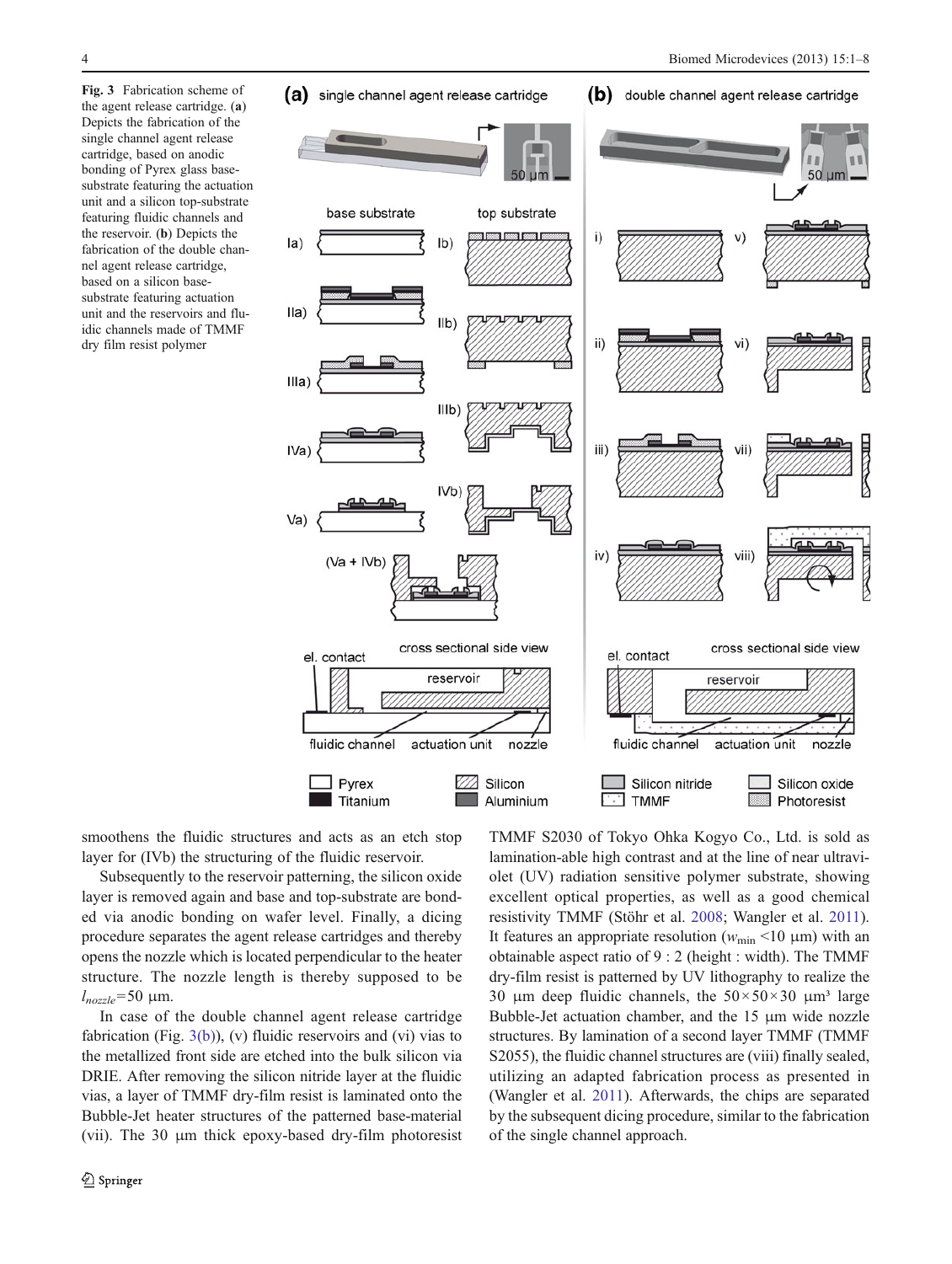#### 2.2 Characterization

The presented single channel agent release cartridge features the typical characteristics and droplet tear-off behavior of commercial Bubble-Jet printheads, dispensing deionized water by using our standard actuation protocol (see table 1). By gravimetrical measurement of 1,000 shot salves of deionized water, an average droplet volume of  $V_{drop}$ =15.1 pl was determined. Thereby the masses of the salves from one single dispenser deviate not exceeding a variation coefficient (CV) of  $CV=4.4$  % within a maximum range of  $V_{drop,max}$ - $V_{drop,min}$ =1.8 pl.

A deflection of the sawing path for opening the nozzle structure ( $\Delta s \sim 5$  μm dicing tolerance, Disco DAD 321) results directly in a variation of the nozzle length which is in turn correlated to the dispensed droplet volume due to the change of the fluidic resistance of the nozzle structure. In all probability, the identified deviation of the dispensed droplet volume of five exemplary cartridges ( $CV=12$ %) is caused by the dicing accuracy.

The double channel agent release cartridge features as well the typical dispensing characteristics of commercial Bubble-Jet dispensers but the polymer based fluidic structure in TMMF dry-film resist does not reach the high quality of the anisotropically etched fluidic structures in silicon of the single channel approach.

By gravimetrical measurement of 1,000 shot salves of deionized water, an average dispensed droplet volume of  $V=10.0$  pl was determined. Thereby the masses of the dispensed salves from one single chip deviate not exceeding a  $CV=24$  % within a maximum range of  $V_{drop,max}$ – $V_{drop,min}$ =7.5 pl.

Predominantly, the worse reproducibility is caused by irregularities in the fluidic structures in the TMMF layer.

It is obvious that the performance of the silicon based single channel approach is not reached by the polymer based setup. Nevertheless, the miniaturization potential of the polymer based fabrication cannot be dismissed. Utilizing more or less the same space, a setup that features up to four different channels can be realized by combining two double channel release cartridges face to face. It has to be mentioned that the presented application of the dry-film resist TMMF challenges the fabrication yield drastically. Whereas for the silicon based setup with anodic bonding rolled throughput fabrication yields  $(RTY)$  of  $RTY > 70$ % were achieved instantly, the utilization of polymer based fluidic structures reduced the fabrication yield to values below  $RTY=5$ %. It should be mentioned that up to 232 chips are arranged on a 100 mm silicon wafer.

To summarize fabrication and the characteristics of the two different agent release cartridges, the main differences are depicted within Table 1 comparing the two approaches. Additional data concerning the characteristics are given in Online Resource 1.

#### 3 Biological applications

Both approaches, the single and the double channel agent release cartridge feature the possibility of distinct and defined release of small amounts of highly effective agents. The agents can be directed to a well-defined position with a high spatial resolution (aiming accuracy radius  $\Delta r$  <50 µm for 700 μm distance). This is shown by the subsequent described experiments.

| ion table of<br>double chan-<br>artridge |                                                | Single channel agent<br>release cartridge  | Double channel agent<br>release cartridge                                                                        |
|------------------------------------------|------------------------------------------------|--------------------------------------------|------------------------------------------------------------------------------------------------------------------|
|                                          | Design / fabrication                           |                                            |                                                                                                                  |
|                                          | $\cdot$ Size                                   | $10\times1.5\times1$ mm <sup>3</sup>       | $8\times1.4\times0.7$ mm <sup>3</sup>                                                                            |
|                                          | • Base-substrate                               | Pyrex glass                                | Silicon                                                                                                          |
|                                          | • Fluidic structure material                   | Silicon (DRIE etched)                      | TMMF dry-film reisist                                                                                            |
|                                          | • Assembling technique                         | Anodic bonding                             | Lamination                                                                                                       |
|                                          | • Reservoir volume                             | $1 \times 1$ µl @ silicon<br>top-substrate | $2 \times 1$ µl @ silicon<br>base-substrate                                                                      |
|                                          | • Fabrication yield                            | $RTY > 70 \%$                              | $RTY = 5 \%$ .                                                                                                   |
|                                          | Dispensing characteristics                     |                                            |                                                                                                                  |
|                                          | • Actuation parameters                         | $t_{act}$ =2.5 µs, $f$ =1000 Hz            | $U_{act} = 8.2$ V, $I_{act} = 330$ mA, $U_{act} = 9.0$ V, $I_{act} = 330$ mA,<br>$t_{act}$ =2.5 µs, $f$ =1000 Hz |
|                                          | • Droplet volume                               | $V_{drop}$ =15.1 pl                        | $V_{drop}$ =10.0 pl                                                                                              |
|                                          | • Variation coefficient                        | $CV=4.4\%$                                 | $CV=24\%$                                                                                                        |
|                                          | • Spreading angle                              | $\beta = 3^{\circ}$                        | $\beta = 4^{\circ}$                                                                                              |
|                                          | • Chip-chip variation                          | $CV=12\%$                                  | $CV=26\%$                                                                                                        |
|                                          | • Chip-chip deflection from main shooting axis | $\alpha = 5^{\circ}$                       | $\alpha$ =15°                                                                                                    |

Table 1 Comparis single channel and nel agent release ca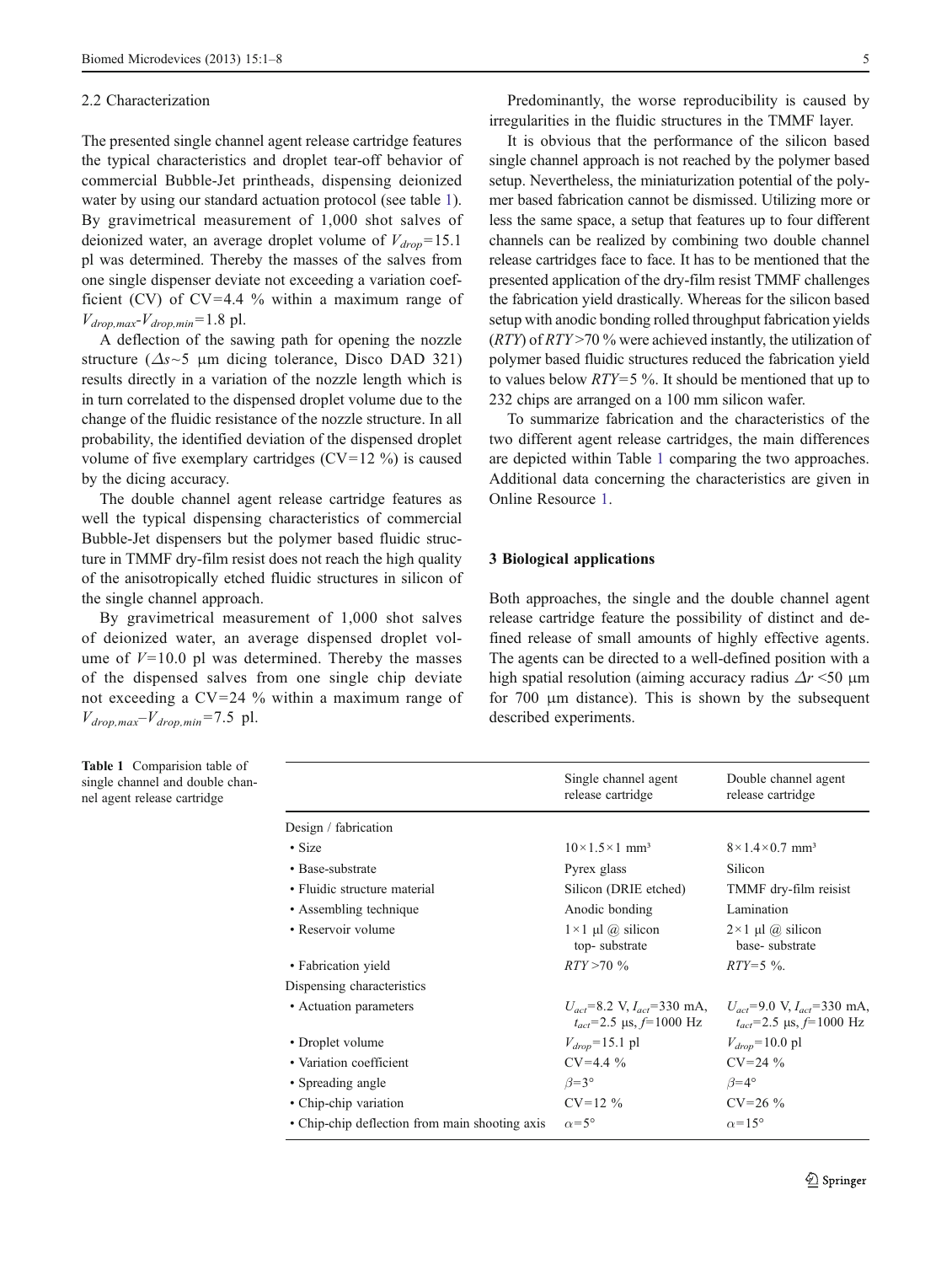## 3.1 Premature bud formation of Physcomitrella patens

Hormones play a major role in development and differentiation of Physcomitrella patens cells (moss) (Decker et al. [2006\)](#page-7-0). The first days after germination of a spore, the protonema consists of chloronema cells. After approximately 6 days the hormone auxin (indole-3-acetic acid, IAA) causes differentiation into caulonema cells. Later on, the exposure to the hormone cytokinin (N6-isopentenyladenine) leads to bud-formation after an additional duration of 7 to 14 days (Reski [1998](#page-7-0)).

A single channel agent release cartridge with 10 μM cytokinin solution in Knop cell culture medium (water based saline nutrition solution) (Reski and Abel [1985](#page-7-0)) was positioned next to a selected target point of the protonema filament of P. patens, embedded in low-melting-point agarose gel. The covering Knop cell culture medium has been removed from the culture before application of  $~6$  nl cytokinin solution (2 $\times$ 200 shots) at the target site and after 6 days, the filaments have been covered with Knop cell culture medium again to enable further development of the moss. So the cytokinin solution had the chance to incubate 6 days at the target site.

In several independent experiments, performed under same conditions, it had been shown that via the application of cytokinin premature bud formation was induced. As depicted in Fig. 4 and as proofed by negative controls the bud formation was only induced on the treated position and not elsewhere in the protonema.



Fig. 4 Premature bud formation of Physcomitrella patens filaments. (a) At  $t = t_0$  cytokinins are released to target site on the protonema filament.  $(b + c)$  After 6 days, a clear bud formation took place at the impingement site resulting in gametophore leave growing after 11 days. The scale bars represent a distance of 200 μm

#### 3.2 Specific single cell staining

In a similar manner, single cells can be stained by using the agent release cartridge. To achieve a staining of the target cell within the cell culture, a steep concentration profile has to be generated by applying the agent as close as possible to the target cell.

Thereby, a distinct separation of the liquid cell culture medium that covers the cells for nutrition on the one side and the liquid agent within the dispenser nozzle on the other side is mandatory. Otherwise, diffusion would lead to an unpredictable agent leakage whenever the agent release cartridge comes in contact with the cell culture medium. In the manner of Steigert et al. a hydrophobic diffusion barrier has been realized by placing a disposable PDMS cap on top of the cartridge tip. Thereby, the cap generates a phase-gap between dispensing agent and target liquid when the dispenser is dipped into the latter (Steigert et al. [2009](#page-7-0)).

For the purpose presented here, a double channel release cartridge was filled with a fluorescent dye (lipopeptide coupled to Rhodamine from EMC microcollections GmbH, Tübingen, Germany (EMC microcollections [2011\)](#page-7-0)) dissolved in Dulbecco's Modified Eagle Medium (DMEM). The agent release cartridge was positioned next to a selected L 929 cell (mouse fibroblast) (Drexler et al. [2001](#page-7-0)). A single shot of  $V=(10.0\pm2.6)$  pl was applied within the cell culture medium and the distribution of the fluorescent dye was monitored online by an inverted microscope (Fig.  $5(a)$ ) and the concentration profile was extracted (grey bar, Fig. [5\(a\)\)](#page-6-0) as depicted in Fig. [5\(b\)](#page-6-0).

The distribution of the intensity profile can be approximated using Fick's 2nd law, solved with a Dirac's delta function at  $t=0$  s (Eq. 1):

$$
I(t,r) = I_{back} + \frac{I_0}{\sqrt{(4\pi \cdot D \cdot (t + t_0))^3}} e^{-\frac{r^2}{4D(t+t_0)}}
$$

where  $I_{back}$  defines the background fluorescence intensity,  $I_0$ an initial fluorescence intensity within an infinite small volume. D describes the diffusion coefficient,  $r$  the radius from the impingement site,  $t$  the time of diffusion of the system and  $t_0$  a temporal offset to mimic the initial droplet dimension.

The analytic model (Eq. 1) was fitted to the experimental data as shown in Fig. [5\(b\)](#page-6-0), using a non-linear least-squares approach (gnuplot). Here, the error of the experimental data was derived from background noise analysis. Best match was found for  $D=(71.1\pm0.5) \mu m^2/s$  and  $t_0=(0.45\pm0.02)$  s, resulting in  $\chi^2$ =2.26.

However, it should be considered that a three-dimensional model is fitted to a two-dimensional projection of the fluorescent image in this case. A systematic error is thus inevitable here. Nevertheless, the experimentally derived diffusion coefficient of  $D_{lipopeptide+Rhodamine} = (71.1 \pm 0.5)$   $\mu$ m<sup>2</sup>/s is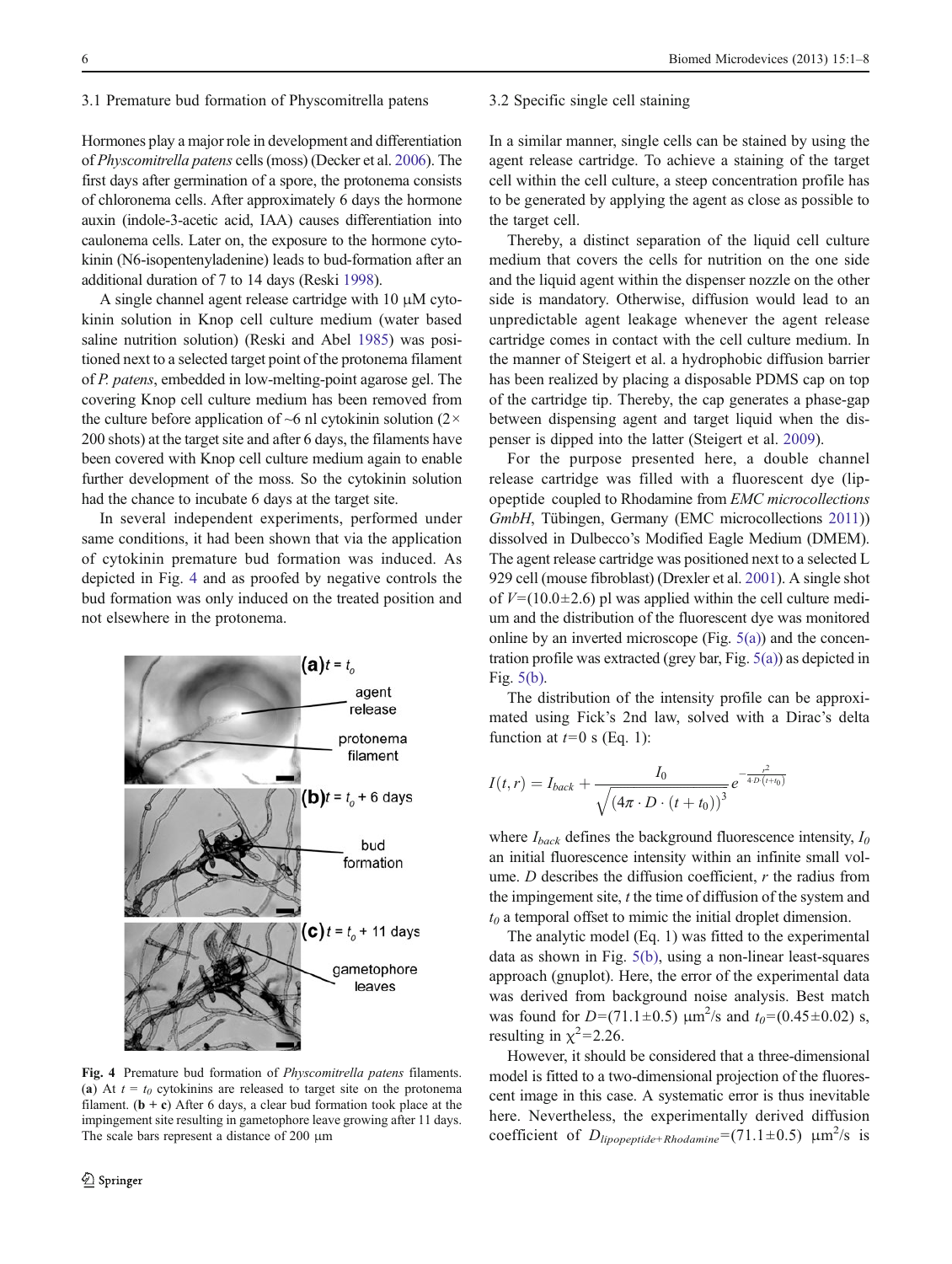<span id="page-6-0"></span>Fig. 5 Single cell staining within a confluent grown cell culture of L 929 cells. (a) Releasing one single agent droplet ( $V=10.0$  pl $\pm 2.6$  pl) (III) and investigation of the diffusion of the agent (III-VI). The agent acts on the target cell in a sharp concentration profile. The distribution follows an analytic model based on Fick's diffusion (b). After reaction of the fluorescent dye with the target cell, the cell is stained significantly whereas neighbor cells are negligibly influenced by the dye application (c). The scale bars represent a distance of 50 μm



in the right order of magnitude and shows a realistic value, comparing the well-known diffusion coefficient of Rhodamine ( $D_{Rhodamine B}$ =360  $\mu$ m<sup>2</sup>/s (Rani et al. [2005\)](#page-7-0)) and the sizes of the used molecules to the estimated results  $(\mathcal{O}_{lipopeptide+Rhodamine} >> \mathcal{O}_{RhodamineB})$  (Wangler et al. [2009\)](#page-7-0).

With the achieved concentration profile, the concentration at the release site decreases drastically within 8 s  $(c \leq 1)$ 5  $c_{max}$ ). Furthermore, the concentration profile never exceeds 1/5  $c_{max}$  outside a radius  $r=50$  μm and due to its chemical similarity to natural cell membrane lipopeptide as described by Brown (Braun and Rehn [1969](#page-7-0)), the Rhodamine lipopeptide integrates into the L 929 cell membranes instantaneously. After 1 min, the target cell emits a fluorescent signal as depicted in Fig. 5(c) and a distinction between the labeled cell and its neighbors is possible. An increase in the fluorescence signal of the stained cell of more than 100 grey scale values can be recognized within the presented experiment. Regarding the difference in the fluorescence signal before and after staining, a difference threshold value of 100 grey scale values can be used for an automated detection of stained cells for example. Since the fluorescence signal depends of the imaging procedure (e.g. exposure time, binning mode), such a threshold value has to be defined for each experiment anew.

# 4 Conclusions

The Bubble-Jet dispensing technology enables drop-ondemand agent release of small picolitre volumes with a small and easy to handle device. Therefore, this technology is predestined for the application in chemical single cell stimulation. Droplets in the size of the cell diameter can be applied on specified target sites to stimulate or manipulate single cells or small cell clusters.

We presented two fabrication routes for the realization of an agent release cartridge that features the actuation unit, fluidic channels, and integrated reservoirs. In a first approach the fluidic channels and nozzle structures were etched into silicon by deep reactive ion etching. The silicon wafer is bonded to a Pyrex substrate, featuring the Bubble-Jet actuation unit. The approach led to high fabrication yield, but due to limitations in anodic bonding the pitch between two separated channels is limited to about 300 μm.

In a second approach a double channel agent release cartridge was fabricated with fluidic channels and nozzle structures made of the epoxy-based dry film photoresist TMMF. While with the silicon/Pyrex based approach a fabrication yield of  $RTY > 70$  % and intra-chip volume accuracies of CV <5 % were realized, for the TMMF based approach the fabrication yield dropped down to 5 % and for the properly operating dispensers the intra-chip volume variations may exceed  $CV=20$  %. Consequently, for an efficient use, the TMMF based approach requires further optimization of fabrication process.

Nevertheless, both setups are feasible for the specific chemical stimulation of small cell clusters or single cells. This is shown by the premature cell differentiation of Physcomitrella patens cells by the aimed application of phytohormones and the specific staining of one single L 929 cell in a confluent grown cell culture.

For the application of the agent release cartridge within a liquid cell culture medium, a distinct separation of liquid culture medium and agent within the nozzle is necessary. This can be realized by attaching a hydrophobic cap onto the dispensers tip. Agent release is thus